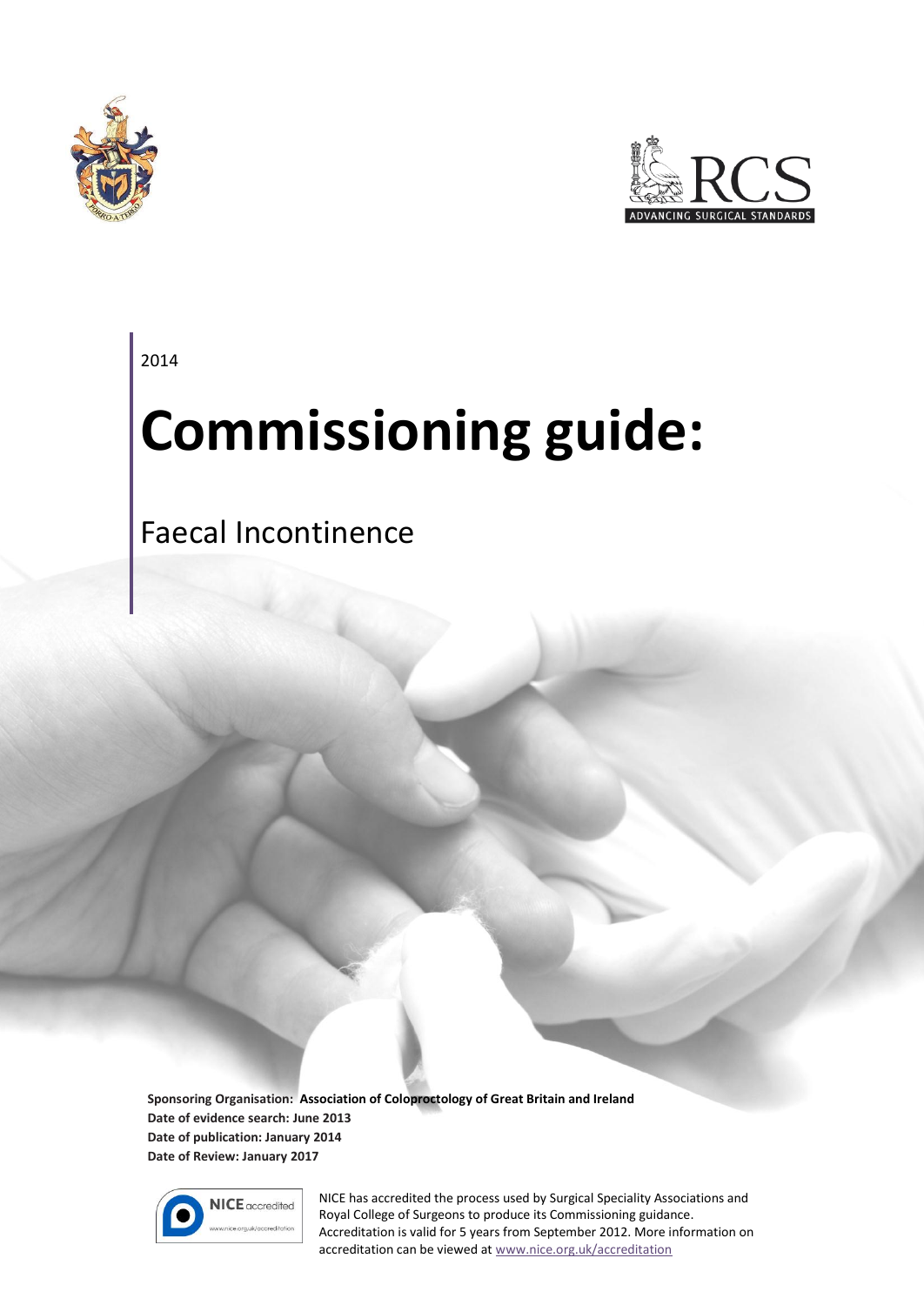



# Faecal Incontinence

# **CONTENTS**

| $\mathbf{1}$   |  |
|----------------|--|
|                |  |
|                |  |
|                |  |
|                |  |
| $\overline{2}$ |  |
| 3              |  |
| 4              |  |
|                |  |
|                |  |
| 5              |  |
|                |  |
|                |  |
| 6              |  |
| $\overline{7}$ |  |
|                |  |
|                |  |
|                |  |
|                |  |
|                |  |
|                |  |

<span id="page-1-0"></span>The Royal College of Surgeons of England, 35-43 Lincoln's Inn Fields, London WC2A 3PE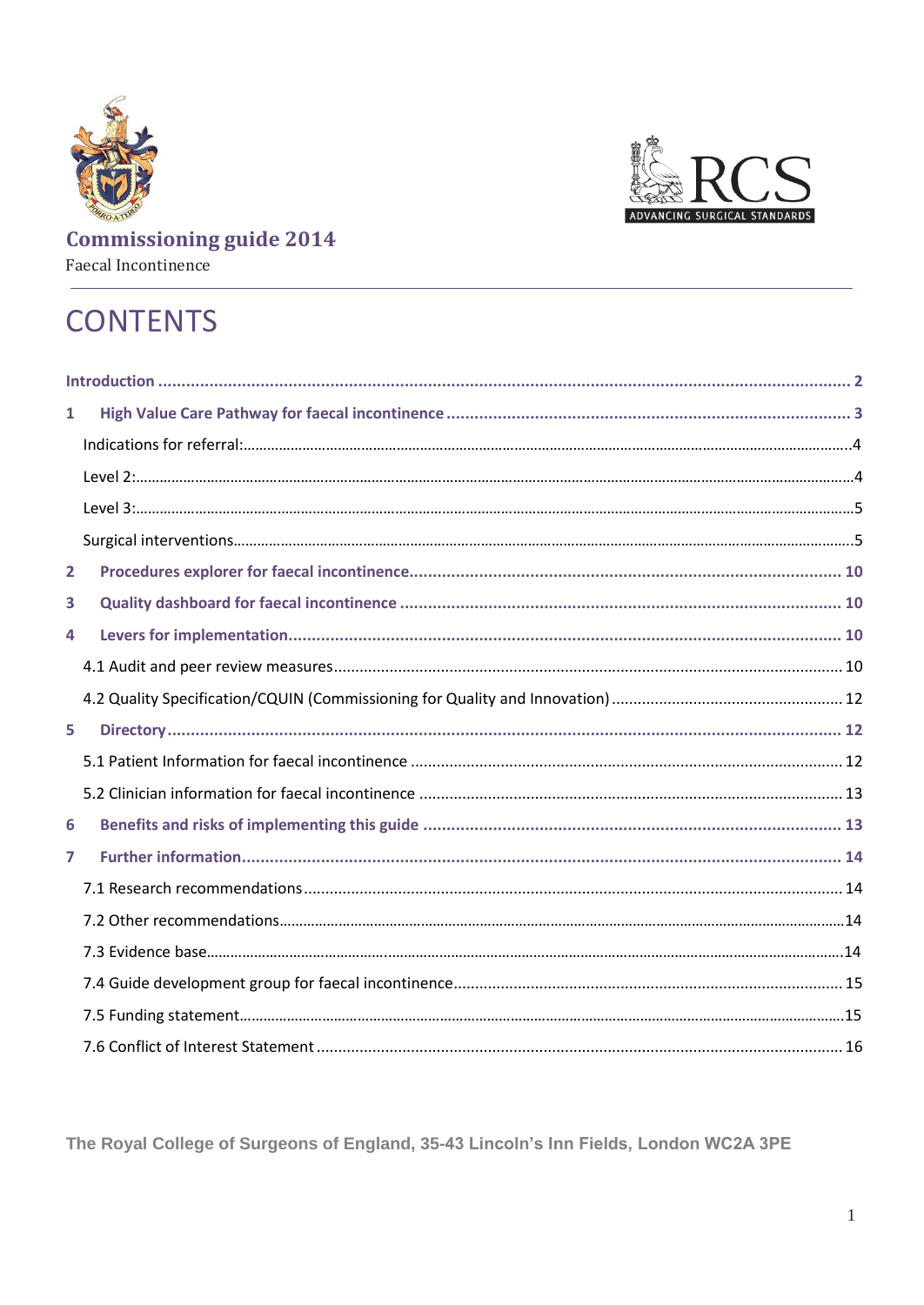



**Commissioning guide 2014**  Faecal Incontinence

# **Introduction**

- Faecal incontinence occurs when a person loses control of their bowel and is unable to retain faeces in their rectum.
- It affects over 10% of adults<sup>1</sup>, with 1-2% reporting major symptoms.<sup>2</sup>
- It is a symptom not a disease that necessitates efficient and effective assessment at the time of onset of symptoms and identification of risk factors for underlying pathologies.
- Early identification and proactive management of the condition needs to be aimed at fulfilling patient outcomes in terms of reducing embarrassment and allowing time for exploration of the effect of symptoms on daily living.
- The aim of treatment for faecal incontinence is the promotion of optimal functioning and improved quality of life for patients.
- **Patients with faecal incontinence should have direct, timely access to community based continence** services that are equipped with the knowledge, skills and expertise to meet their individual needs.
- Community Continence Advisors should be trained to look for high risk symptoms of bowel cancer and immediately refer for GP/medical specialist opinion when further guidance is required and commence any conservative treatments accordingly.
- **NICE Guidance CG49: Management of Faecal Incontinence (2007)**<sup>3</sup> clearly identifies the highly distressing and major impact it has on a person's quality of life and supports the role of specialist management, including biofeedback, when other conservative measures fail to restore continence. 4
- Referral to secondary/tertiary care services is indicated when conservative treatments have been tried and failed in the community. A recent Cochrane review has shown a benefit from nurse led therapies.<sup>5</sup> A large majority of patients will not be offered any surgery before a trial of nurse- or therapist-led therapies.
- In the best resourced units 3-5 sessions of nurse- or therapist-led treatment result in patient satisfaction rates in excess of 80% with the majority of patients not seeing a doctor and avoiding surgical intervention. Results also remain stable at one year. Posterior tibial nerve stimulation should be offered as part of these treatments.
- **The commissioning of Sacral Nerve Stimulation (SNS) sits outside of this guide as it is commissioned** nationally by NHS England. However, the low morbidity of this intervention is currently favoured by colorectal surgeons and gives high level patient satisfaction and Patient Recorded Outcomes Measures (PROMs) that negate the need for costly lifelong continence management and product usage.
- This document has been prepared with the aid of NICE guidance, which is based on best available evidence.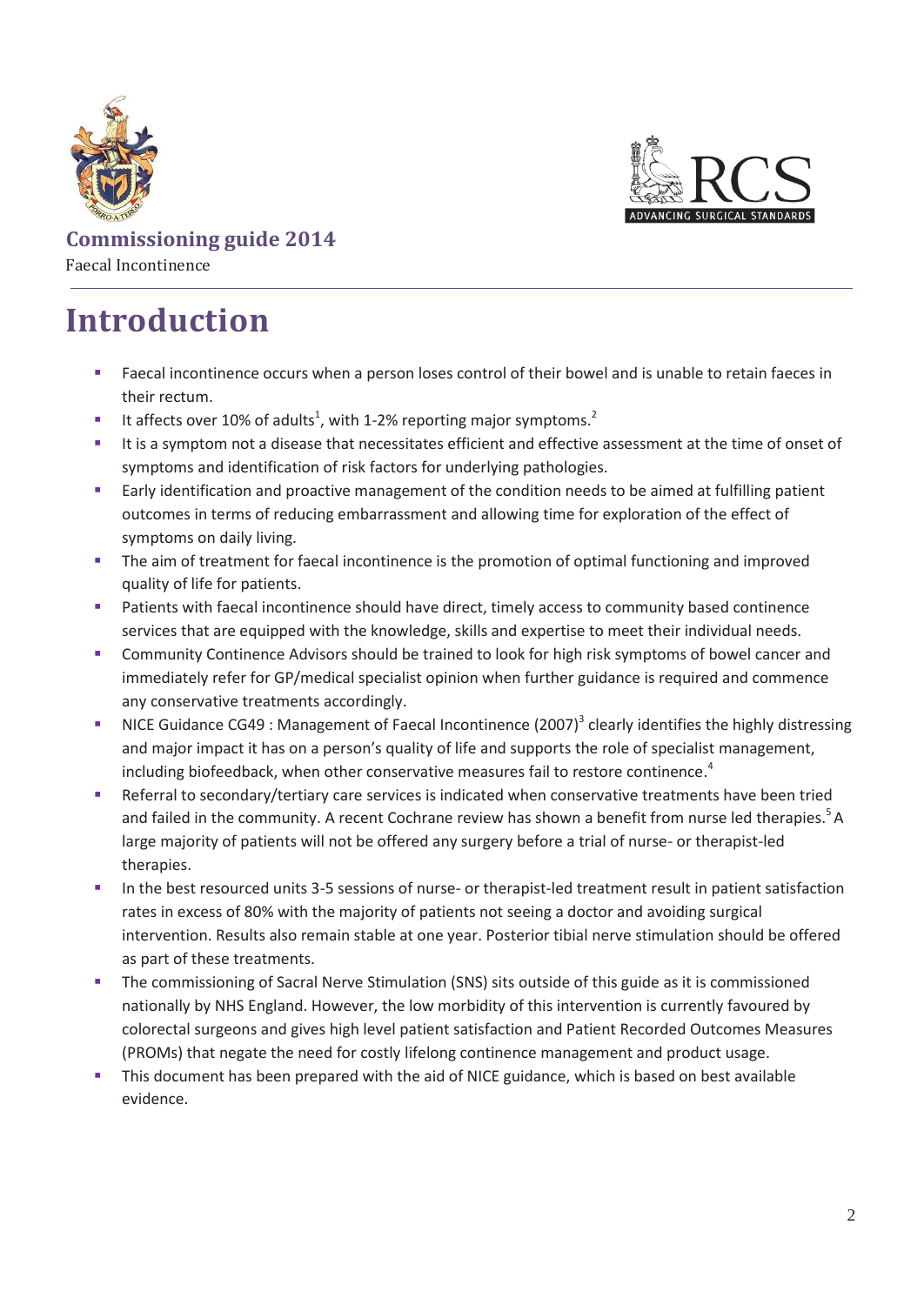



# <span id="page-3-0"></span>**1 High Value Care Pathway for faecal incontinence**

### **Exclusion criteria:**

Faecal incontinence occurring exclusively secondary to diarrhoea (e.g. inflammatory bowel disease, cancer, diverticular disease) needs to be managed by treating the underlying cause of the diarrhoea first. Such patients are excluded from this guidance as management should be possible in any colorectal unit. However it is important to not forget that incontinence may be multifactorial, so if symptoms persist despite the diarrhoea being controlled, then referral may be appropriate.

### **Level 1:**

To be addressed in primary care and community by an appropriately trained continence advisor

### **Assessment: (see appendix 1)**

- **History of bowel symptoms including any red flags/signs of bowel cancer**
- Bowel habit and medication review
- Visual anal and digital rectal examination to exclude faecal impaction and overflow and assess anal tone and squeeze

### **Initial bowel management**

- **Dietary modification**
- Medication
- Advice on use of continence products (see appendix 2)

### **Offer all patients:**

- **reassurance and lifestyle advice**
- access to help with relevant physical, emotional, psychological and social issues
- advice about relevant support groups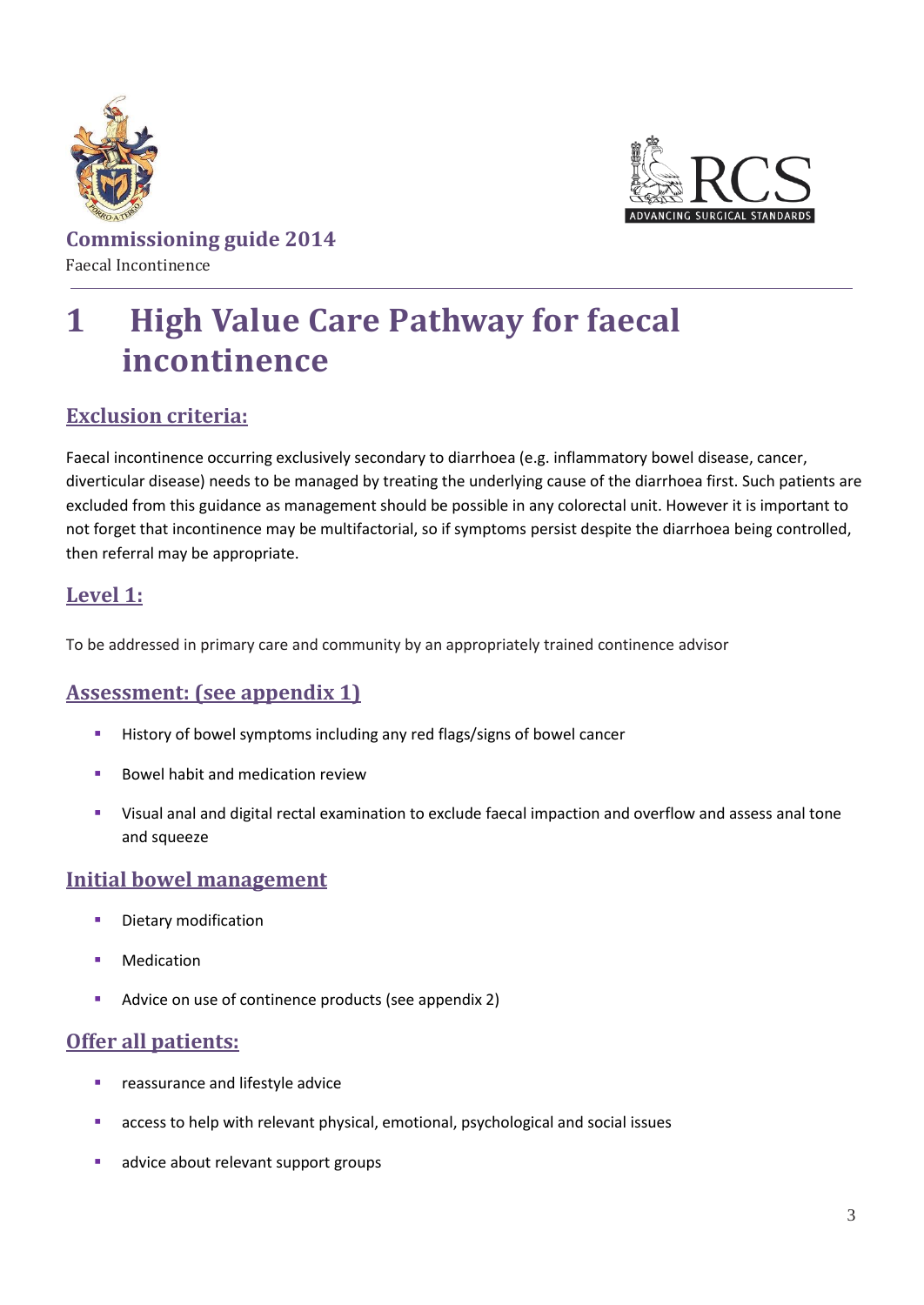



#### advice on self-management of symptoms

All individuals who continue to experience symptoms of faecal incontinence should be asked if they wish to have further treatments and be considered for specialist management at Level 2. It is acknowledged that some treatments that are available at level 2 may be available at Level 1. Although initial bowel management is undertaken by a continence advisor, referrals will come from general practitioners to ensure that there is appropriate funding.

### <span id="page-4-0"></span>**Indications for referral:**

- Refractory symptoms
- Gross sphincter pathology identified (congenital malformation)
- Relevant co-morbidity (neurological disease)
- Patient request

### <span id="page-4-1"></span>**Level 2:**

At this level the majority of patients will need anorectal physiological testing and an endoanal ultrasound to assess sphincter function and anatomy. The majority can then go straight to a nurse- or therapist-led specialised bowel management clinic.

A minority of patients will go directly to a colorectal clinic to discuss surgery. Indications for this are:

- Full thickness rectal prolapse. These patients will usually have anorectal physiological testing and an endoanal ultrasound to assess the prognosis for future continence and may require a gastrograffin enema to look for redundancy of the sigmoid colon. These patients should then go straight to a colorectal surgeon and not to nurse- or therapist-led treatment to discuss a repair.
- **Major sphincter pathology**
- **Trapping rectocele with passive faecal soiling**
- Megarectum or megacolon requiring disimpaction
- Reparable external anal sphincter defect and patient opts for surgery. Of note: the majority of patients do not have a reparable defect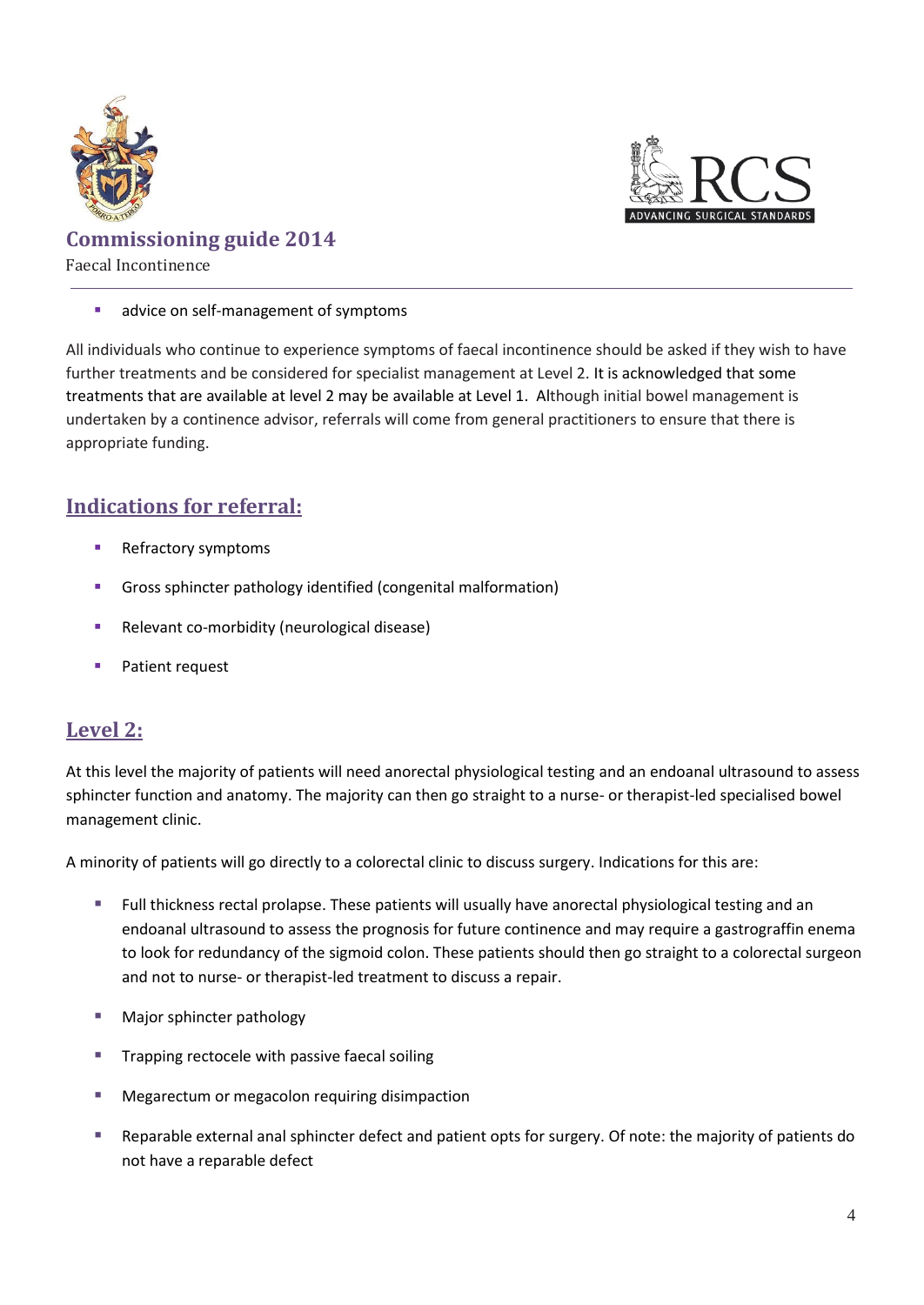



Faecal Incontinence

 Complex patients such as those with a history of imperforate anus should all be seen by a colorectal surgeon

#### **Nurse or therapist-led specialised bowel management**

A comprehensive nurse or therapist-led service should provide a full assessment and access to a range of modalities of treatment, tailored to the needs of the individual patient, based on specialised bowel, lifestyle and dietary assessment.

- **Pelvic floor muscle training**
- **Bowel retraining**
- Biofeedback
- **Electrical stimulation**
- **Trans-anal irrigation**
- Hypnotherapy For patients with IBS<sup>6,7</sup>
- **Posterior tibial nerve stimulation**
- Anal plugs
- Skin care
- Helpline
- Counselling/ psychological support

Individuals who continue to experience symptoms of faecal incontinence should be asked if they wish to have further treatments and be considered for specialist management at Level 3. Referrals would come from the nurse or therapist- led service.

### <span id="page-5-1"></span><span id="page-5-0"></span>**Level 3:**

### **Surgical interventions**

#### RECTAL PROLAPSE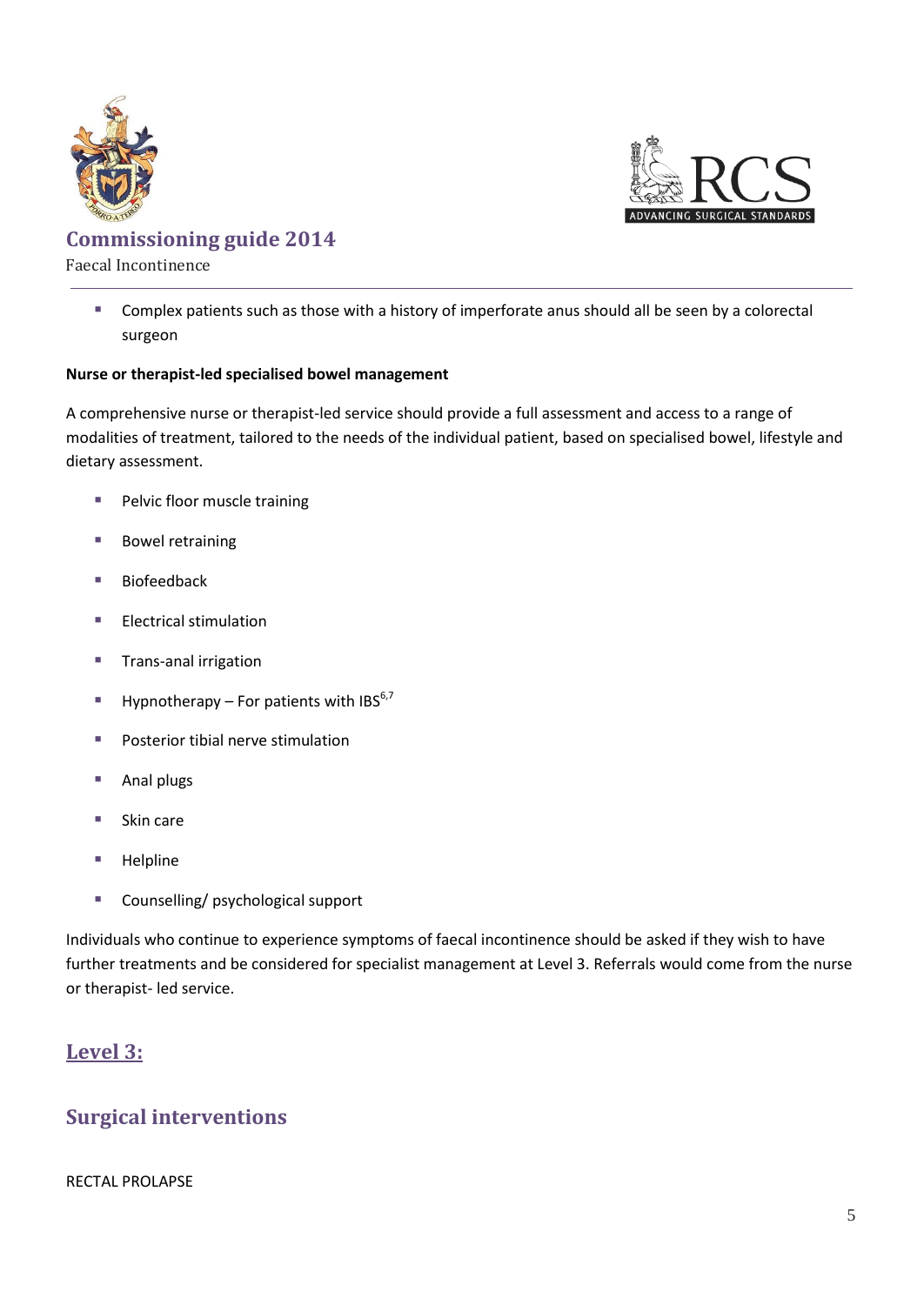



### Faecal Incontinence Rectal prolapse regularly coexists with other rectal evacuatory disorders and can compromise faecal continence. After having the prolapse treated patients will often need to go onto specialist nurse- or therapist-led treatment

#### ANAL SPHINCTER REPAIRS

Whilst this is not a difficult operation it is increasingly rarely performed. Sphincter repairs, cloacal repairs and rectovaginal fistula repairs should only be performed in specialist centres as results are variable.

for other symptoms. Treatment should therefore be undertaken in centres with access to the whole range of

#### COLOSTOMY

services.

Assessment and advice regarding the formation of a stoma may be aided by a complete pelvic floor assessment and maximised through non-operative treatment via the nurse-or therapist-led specialised bowel management service and the stoma nurse service.

This is a disfiguring operation with a significant long term complication rate. It should be reserved for patients who have failed other therapies or for those who choose to opt for a stoma having been given extensive information on this and all other options. The formation of a stoma is not a specialist operation and can be done in a local hospital. It should be noted that without adequate counselling up to one third of patients having a colostomy may subsequently come to rectal excision for anal leakage.

#### ANTEGRADE CONTINENCE ENEMA

This should be used rarely in adults as results are variable.

INJECTABLE BULKING AGENTS, SECCA, SACRAL NERVE STIMULATION & ARTIFICIAL BOWEL SPHINCTER IMPLANTATION are commissioned on a national basis as a specialised service by NHS England and do not need to be considered in this document.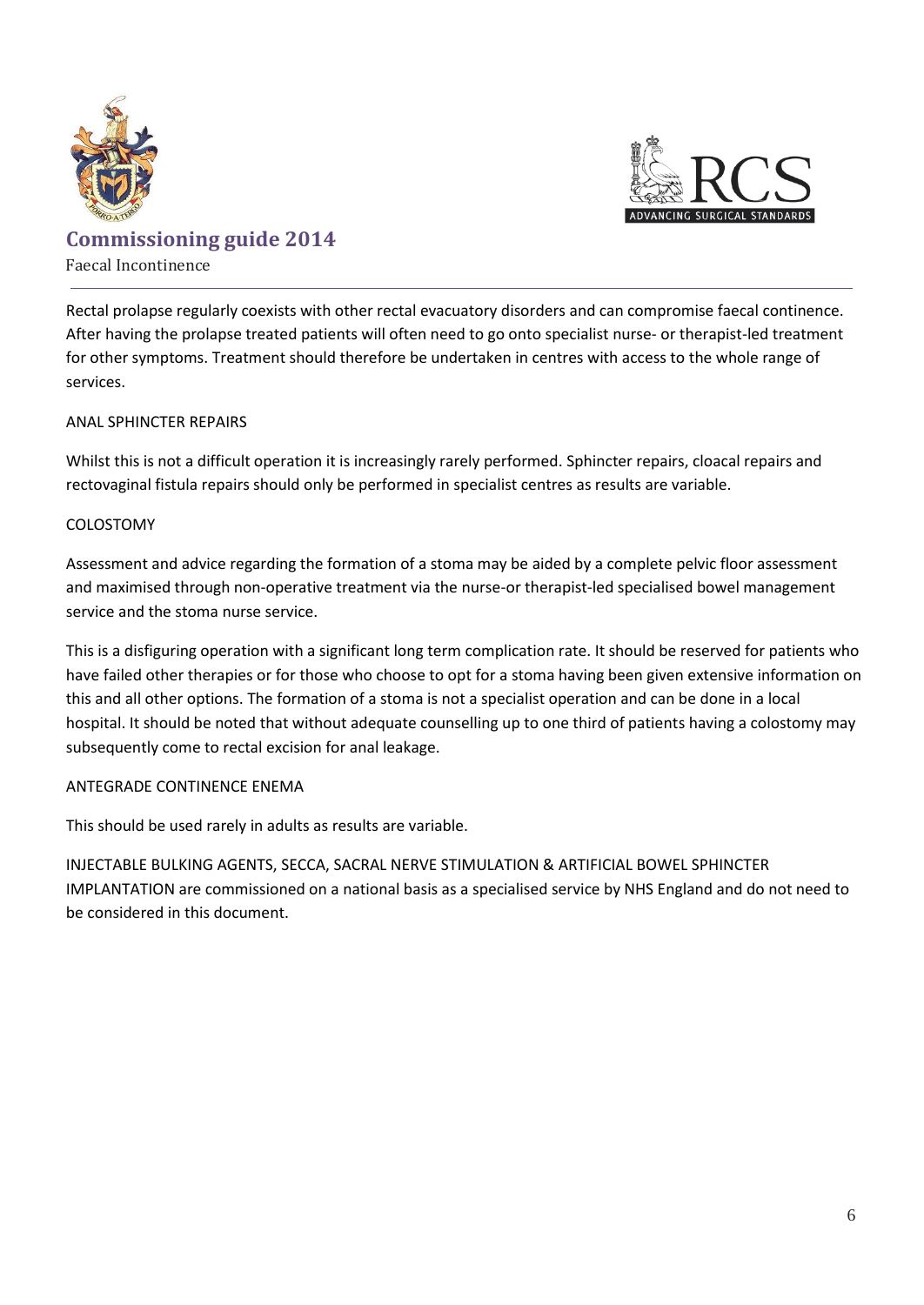



#### **Pathway for faecal incontinence**

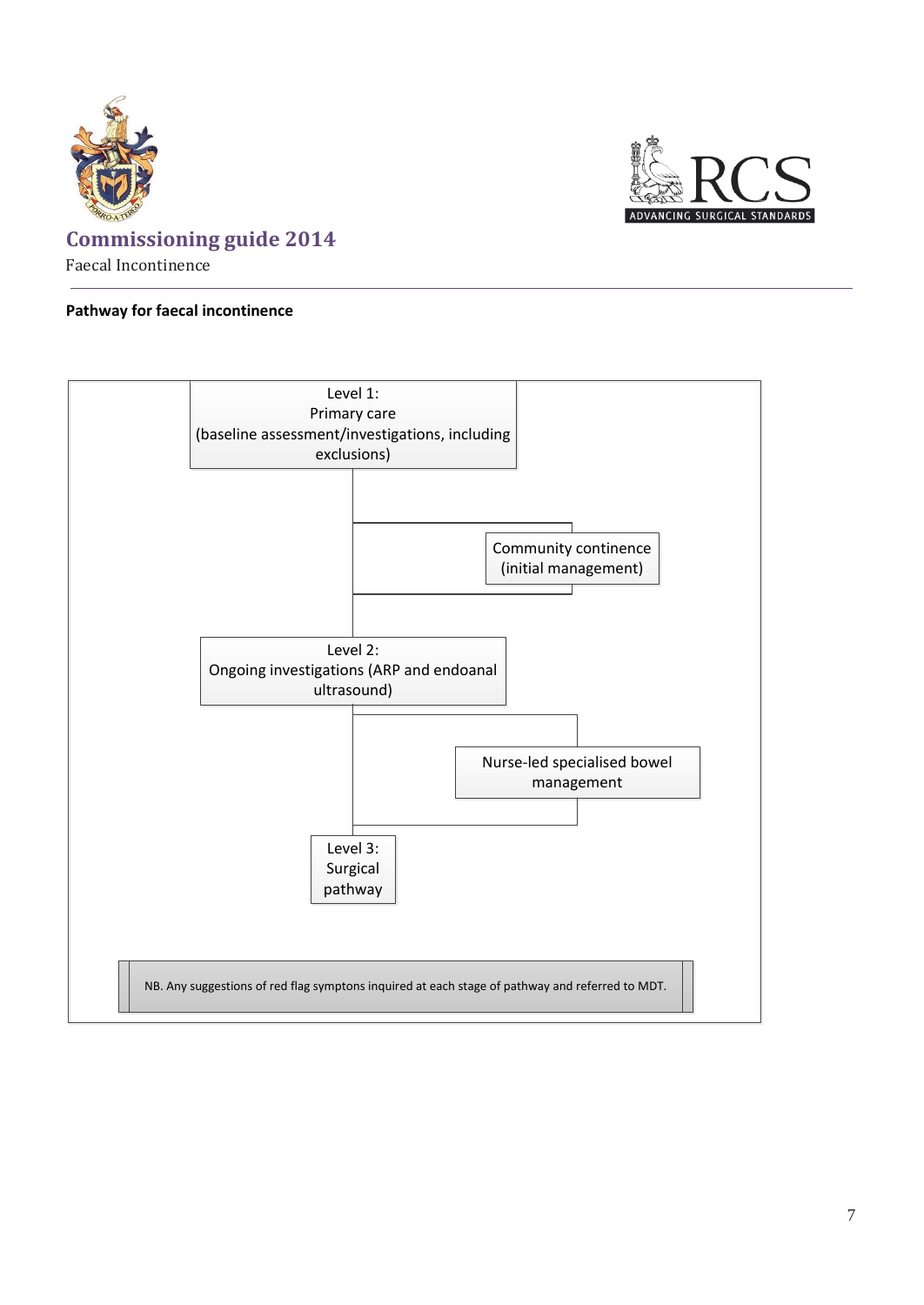



Faecal Incontinence

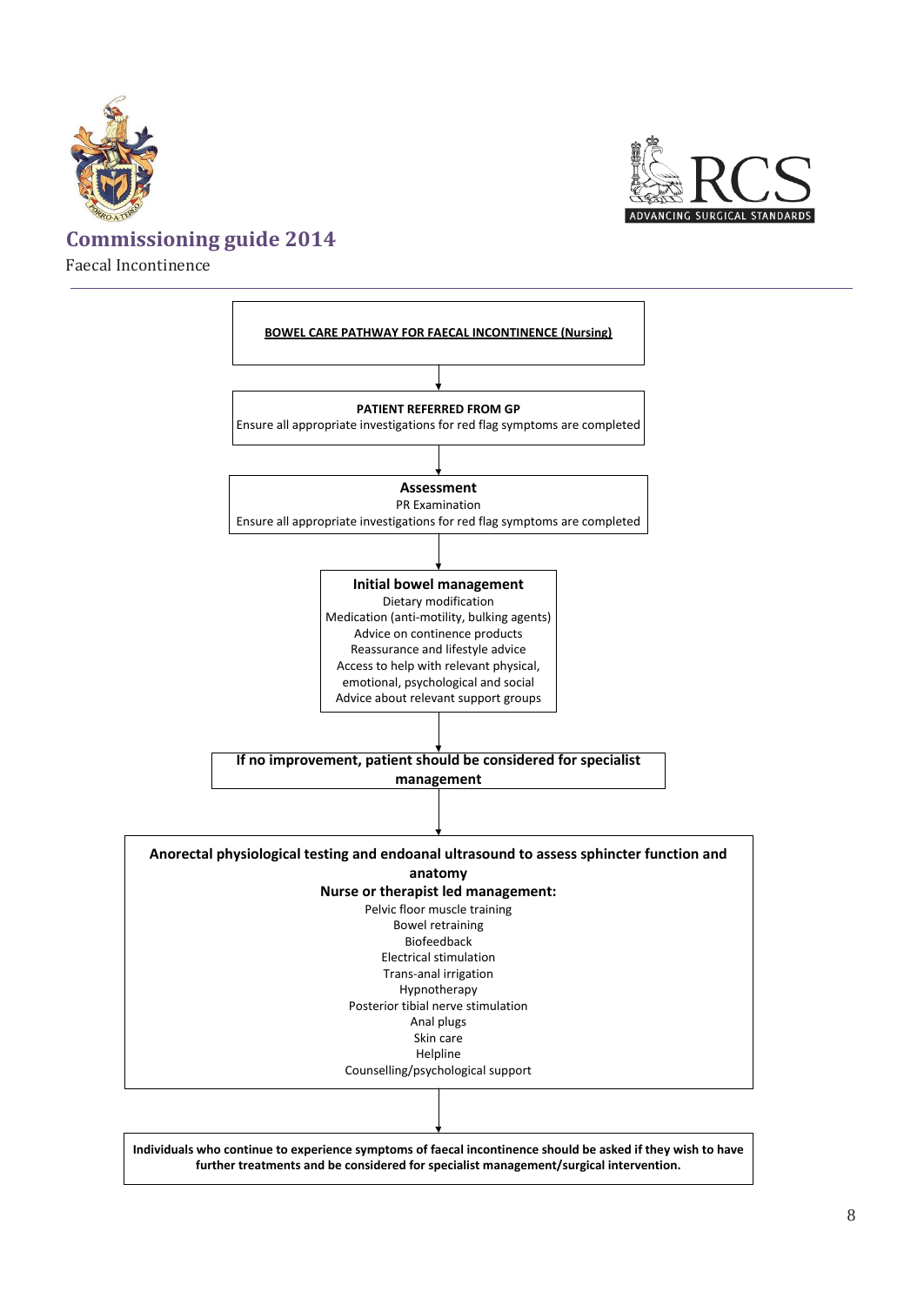



<span id="page-9-0"></span>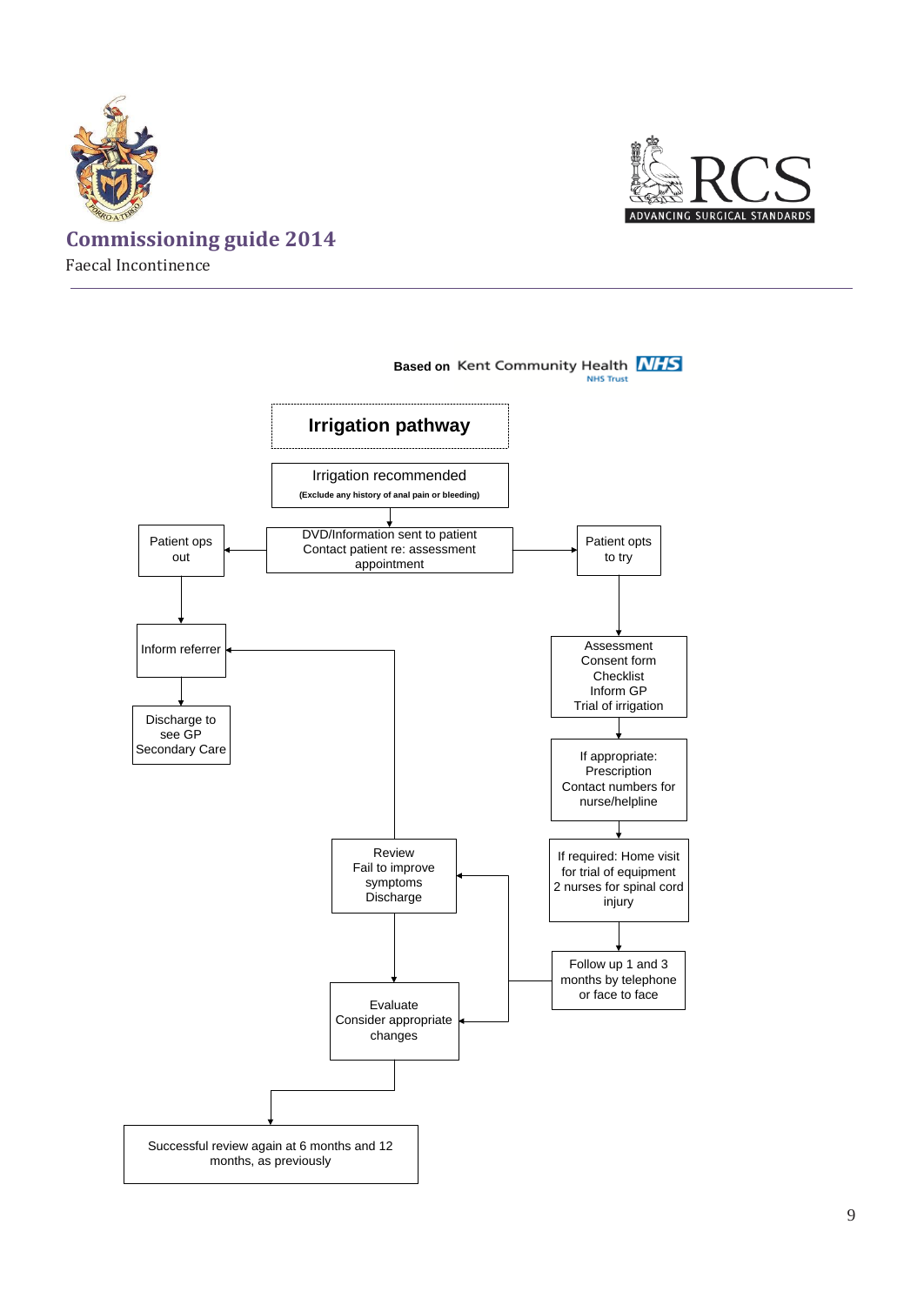



# **2 Procedures explorer for faecal incontinence**

Users can access further procedure information based on the data available in the quality dashboard to see how individual providers are performing against the indicators. This will enable CCGs to start a conversation with providers who appear to be 'outliers' from the indicators of quality that have been selected.

The Procedures Explorer Tool is available via th[e Royal College of Surgeons](http://rcs.methods.co.uk/pet.html) website.

# <span id="page-10-0"></span>**3 Quality dashboard for faecal incontinence**

The quality dashboard provides an overview of activity commissioned by CCGs from the relevant pathways, and indicators of the quality of care provided by surgical units.

The quality dashboard is available via the [Royal College of Surgeons](http://rcs.methods.co.uk/dashboards.html) website.

# <span id="page-10-1"></span>**4 Levers for implementation**

### <span id="page-10-2"></span>**4.1 Audit and peer review measures**

The following measures and standards are those expected at primary and secondary care. Evidence should be able to be made available to commissioners if requested.

|                                                       | <b>Measure</b>             | <b>Standard</b>                                                                                                                                                                                                                          |
|-------------------------------------------------------|----------------------------|------------------------------------------------------------------------------------------------------------------------------------------------------------------------------------------------------------------------------------------|
| <b>Primary Care</b><br>Referral<br>to secondary care. |                            | Do not refer patients with red flag bowel symptoms or<br>significant ano-rectal pathology, recent obstetric history<br>of third or fourth degree tear or rectal prolapse to<br>primary care continence services. They should go straight |
|                                                       | <b>Patient Information</b> | Patients should be directed to appropriate information                                                                                                                                                                                   |
|                                                       | Referral                   | Assessment and treatment by a nurse-led specialised<br>bowel management service unless patient has red flag<br>bowel symptoms or significant ano-rectal pathology,<br>recent obstetric history of third and fourth degree tears          |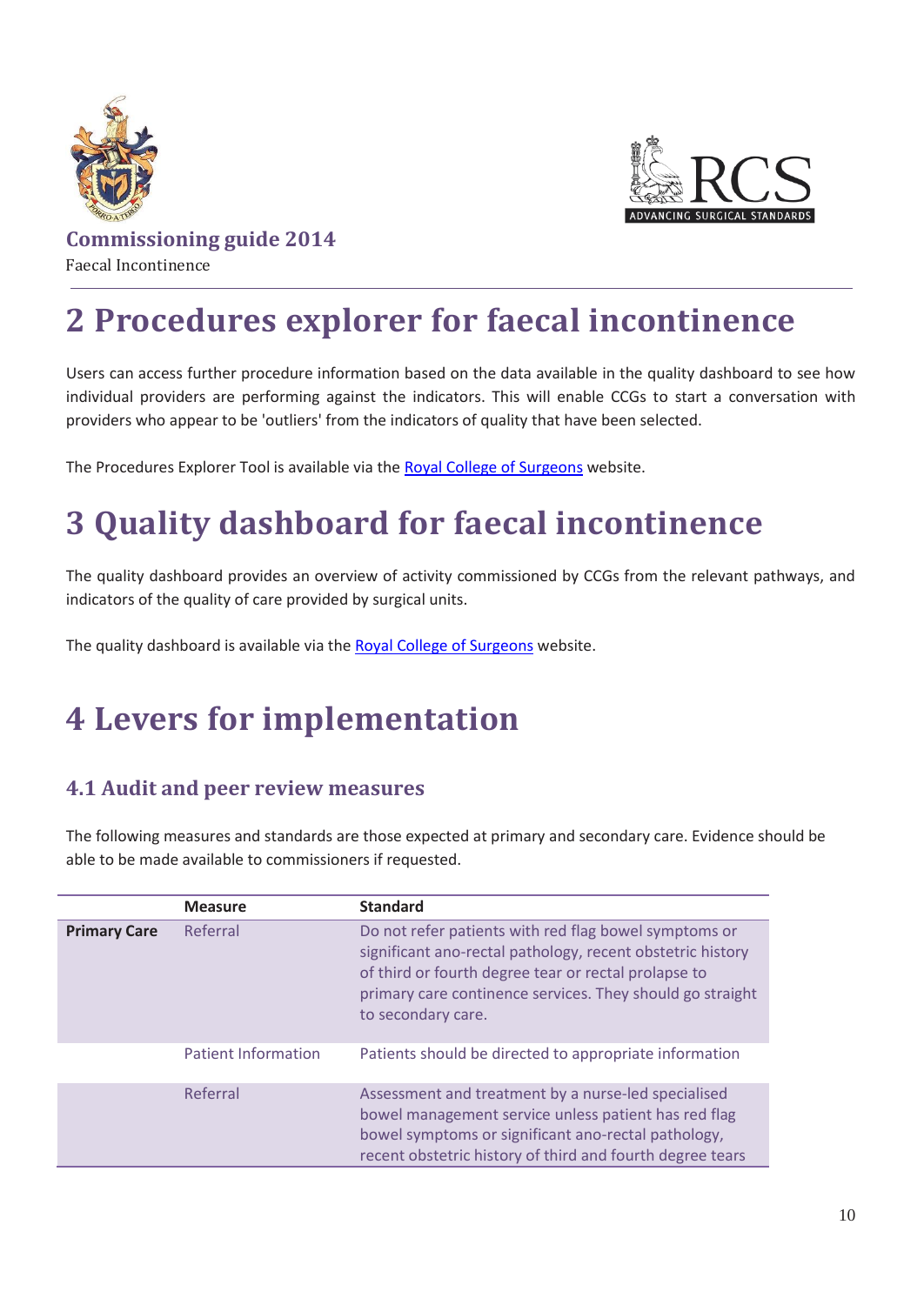



Faecal Incontinence

<span id="page-11-0"></span>

|                                             | or rectal prolapse                                                                                                                                                                                                                                                                                                                                                                                                                                                                                                                                                                                                                                                                                                                                                                                                       |
|---------------------------------------------|--------------------------------------------------------------------------------------------------------------------------------------------------------------------------------------------------------------------------------------------------------------------------------------------------------------------------------------------------------------------------------------------------------------------------------------------------------------------------------------------------------------------------------------------------------------------------------------------------------------------------------------------------------------------------------------------------------------------------------------------------------------------------------------------------------------------------|
| <b>Staffing</b>                             | Centres providing service should show evidence of an<br>appropriately staffed multi-disciplinary team as described<br>below:<br>2 Colorectal Surgeons with a specialist interest in<br>$\bullet$<br><b>Faecal Incontinence</b><br>Specialist nurse or physiotherapist entirely<br>$\bullet$<br>dedicated to functional bowel problems and with<br>a specialist interest in Faecal Incontinence, Ano-<br>rectal physiological testing and endoscopic anal<br>ultrasound<br>Radiologist with an interest in pelvic floor<br>$\bullet$<br>imaging<br>Urogynaecology support<br>$\bullet$<br>Gastroenterology support<br>$\bullet$<br>Psychological support<br>All involved should take part in 50+ cases a year (NHS<br><b>England Service Specifications for complex surgery</b><br>interventions for faecal incontinence) |
| <b>Patient satisfaction</b><br>and outcomes | Nurse-led service can demonstrate collection of<br>information on patient satisfaction and outcomes                                                                                                                                                                                                                                                                                                                                                                                                                                                                                                                                                                                                                                                                                                                      |
| Audit                                       | Providers collect data on rates of SNS procedures against<br>number of secondary and tertiary patients referred                                                                                                                                                                                                                                                                                                                                                                                                                                                                                                                                                                                                                                                                                                          |
| Intervention                                | Patients who are considered for colostomy should have<br>exhausted all other management options and understand<br>the long term consequences and complications<br>associated with stoma formation.                                                                                                                                                                                                                                                                                                                                                                                                                                                                                                                                                                                                                       |
|                                             |                                                                                                                                                                                                                                                                                                                                                                                                                                                                                                                                                                                                                                                                                                                                                                                                                          |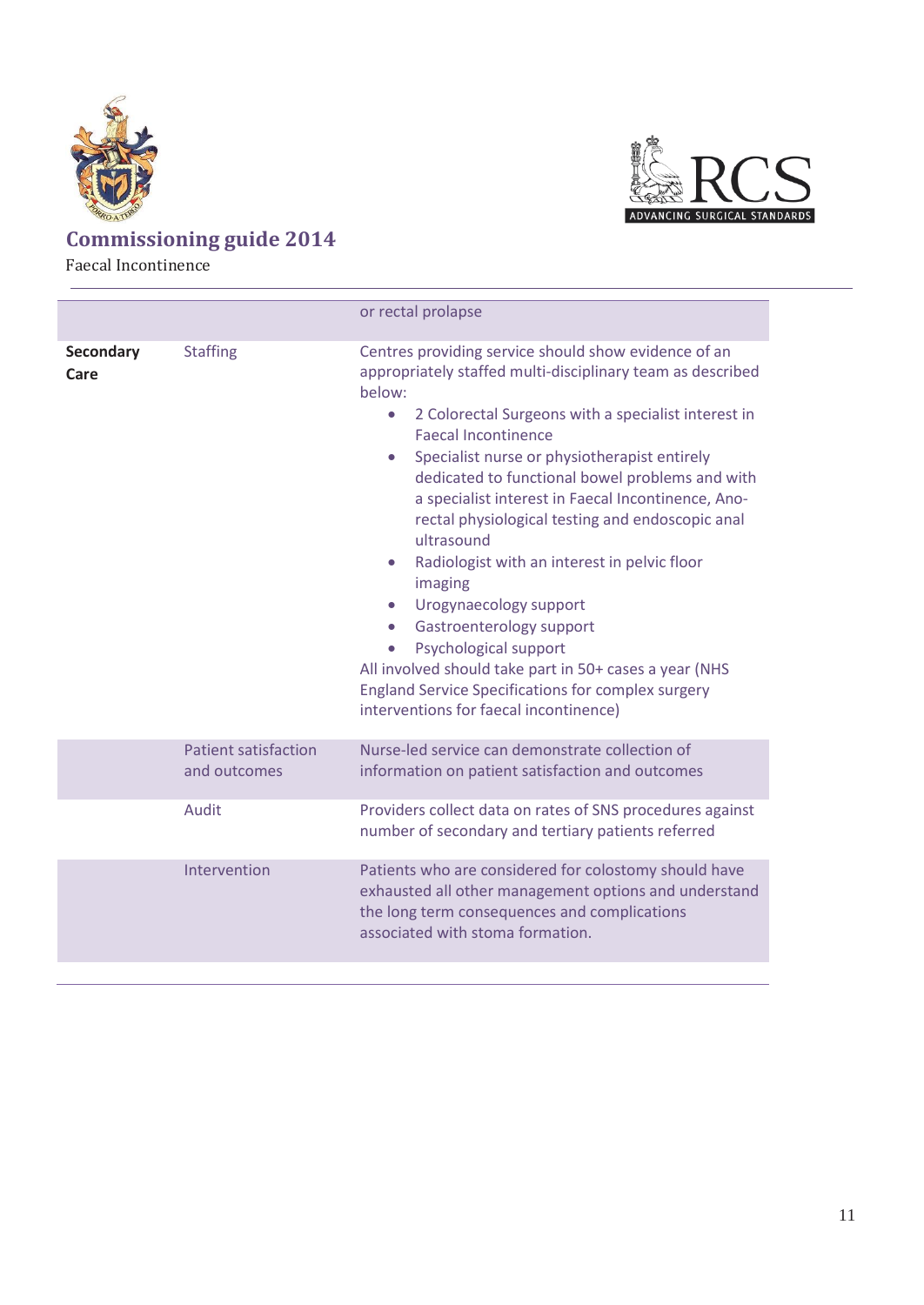



Faecal Incontinence

### **4.2 Quality Specification/CQUIN (Commissioning for Quality and Innovation)**

| <b>Measure</b> | <b>Description</b>                                                                                                                                  | Data specification<br>(if required) |
|----------------|-----------------------------------------------------------------------------------------------------------------------------------------------------|-------------------------------------|
| Referral       | Patients referred to nurse-led<br>specialised bowel management<br>in community, to be seen within<br>6 weeks or hospital service<br>within 18 weeks |                                     |

# <span id="page-12-0"></span>**5 Directory**

### <span id="page-12-1"></span>**5.1 Patient Information for faecal incontinence**

<span id="page-12-2"></span>

| <b>Name</b>                                                                                            | <b>Publisher</b>                          | <b>Link</b>                                                                 |
|--------------------------------------------------------------------------------------------------------|-------------------------------------------|-----------------------------------------------------------------------------|
| <b>Faecal Incontinence</b>                                                                             | Patient.co.uk                             | http://www.patient.co.uk/doctor/Faecal-<br>Incontinence.htm                 |
| <b>Bowel Incontinence</b>                                                                              | <b>NHS Choices</b>                        | http://www.nhs.uk/conditions/incontinence-<br>bowel/pages/introduction.aspx |
| <b>Bowel and Bladder</b><br><b>Foundation</b>                                                          | Bowel and<br><b>Bladder</b><br>Foundation | http://www.bladderandbowelfoundation.org/<br>bowel/bowel.asp                |
| <b>Keeping control: What you</b><br>should expect from your<br><b>NHS bladder and bowel</b><br>service | Royal College of<br>Physicians            | http://www.rcplondon.ac.uk/resources/keepin<br>g-control                    |
| <b>Promocon</b>                                                                                        | <b>Disabled Living</b>                    | http://www.disabledliving.co.uk/PromoCon/A<br>bout                          |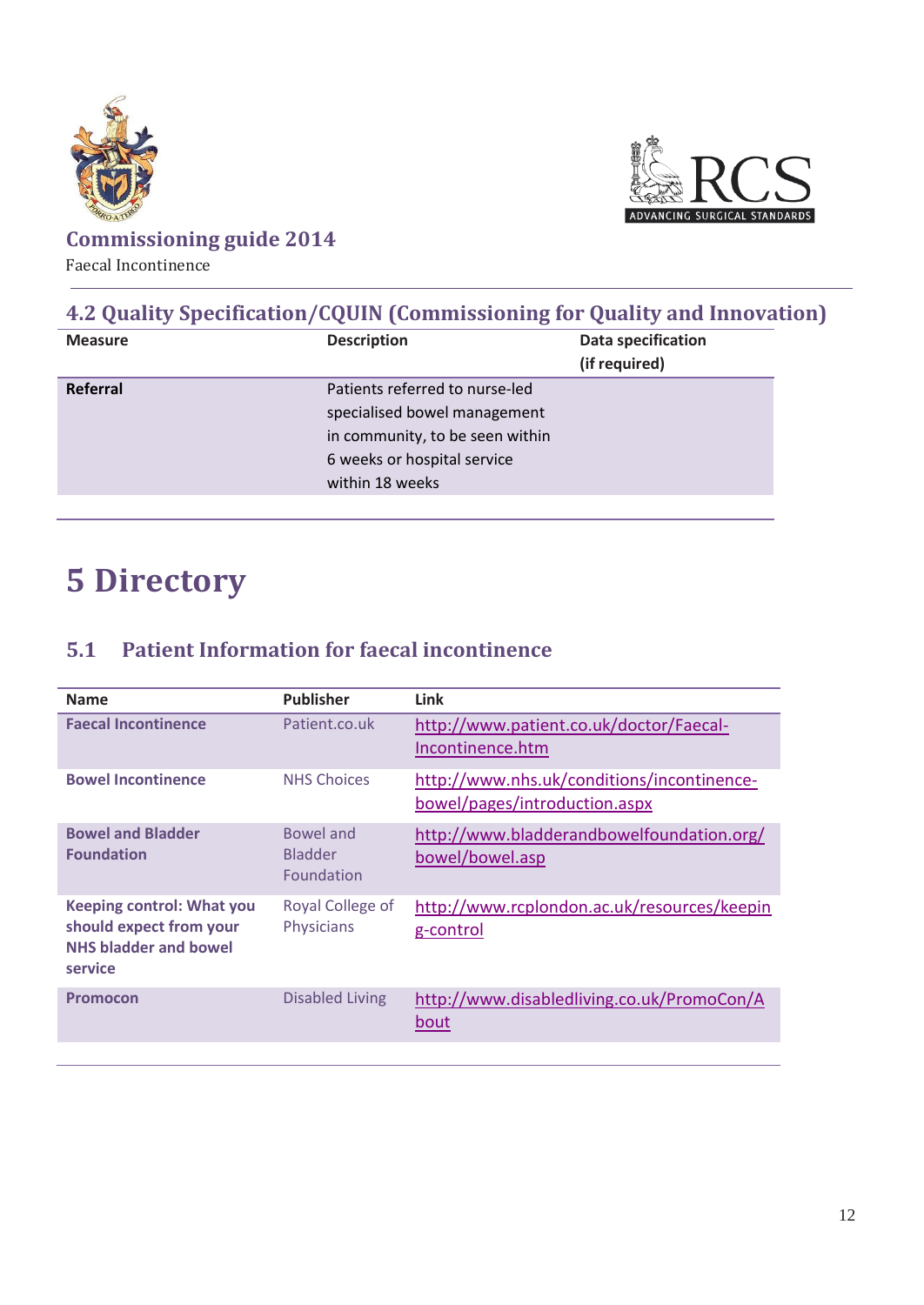



Faecal Incontinence

### **5.2 Clinician information for faecal incontinence**

| <b>Name</b>                                                                                                                    | <b>Publisher</b>                | Link                                                                                            |
|--------------------------------------------------------------------------------------------------------------------------------|---------------------------------|-------------------------------------------------------------------------------------------------|
| <b>CG49 Faecal Incontinence:</b><br>the management of faecal<br>incontinence in adults                                         | <b>NICF</b>                     | http://publications.nice.org.uk/faecal-<br>incontinence-cg49                                    |
| <b>Clinical Commissioning</b><br><b>Policy: Sacral Nerve</b><br><b>Stimulation for Faecal</b><br><b>Incontinence in Adults</b> | <b>NHS England</b>              | http://www.england.nhs.uk/wp-<br>content/uploads/2013/04/a08-ps-<br>b.pdf                       |
| <b>Service Specifications:</b><br><b>Complex surgery intervention</b><br>for faecal incontinence                               | <b>NHS England</b>              | http://www.england.nhs.uk/wp-<br>content/uploads/2013/06/a08-colore-<br>faecal-incon-adult.pdf  |
| <b>Biofeedback and/or sphincter</b><br>exercises for the treatment of<br>faecal incontinence in adults                         | Cochrane Incontinence<br>Group  | http://onlinelibrary.wiley.com/doi/10.<br>1002/14651858.CD002111.pub3/full                      |
| <b>Management of lower bowel</b><br>dysfunction, including DRE<br>and DRF                                                      | <b>Royal College of Nursing</b> | http://www.rcn.org.uk/<br>data/assets<br>/pdf_file/0007/157363/003226.pdf                       |
| <b>Cochrane review</b>                                                                                                         | <b>Cochrane Library</b>         | http://www.thecochranelibrary.com/<br>details/browseReviews/578581/Faeca<br>l-incontinence.html |

# <span id="page-13-0"></span>**6 Benefits and risks of implementing this guide**

| <b>Consideration</b>    | <b>Benefit</b>                           | <b>Risk</b> |
|-------------------------|------------------------------------------|-------------|
| <b>Patient outcome</b>  | Ensure access to effective conservative, |             |
|                         | medical and surgical therapy             |             |
| <b>Patient safety</b>   | Reduce chance of missing colorectal      |             |
|                         | malignancy                               |             |
| <b>Patient</b>          | Improve access to patient information,   |             |
| experience              | support groups                           |             |
| <b>Equity of Access</b> | Improve access to effective management   |             |
|                         | and procedures in a primary and          |             |
|                         | secondary setting                        |             |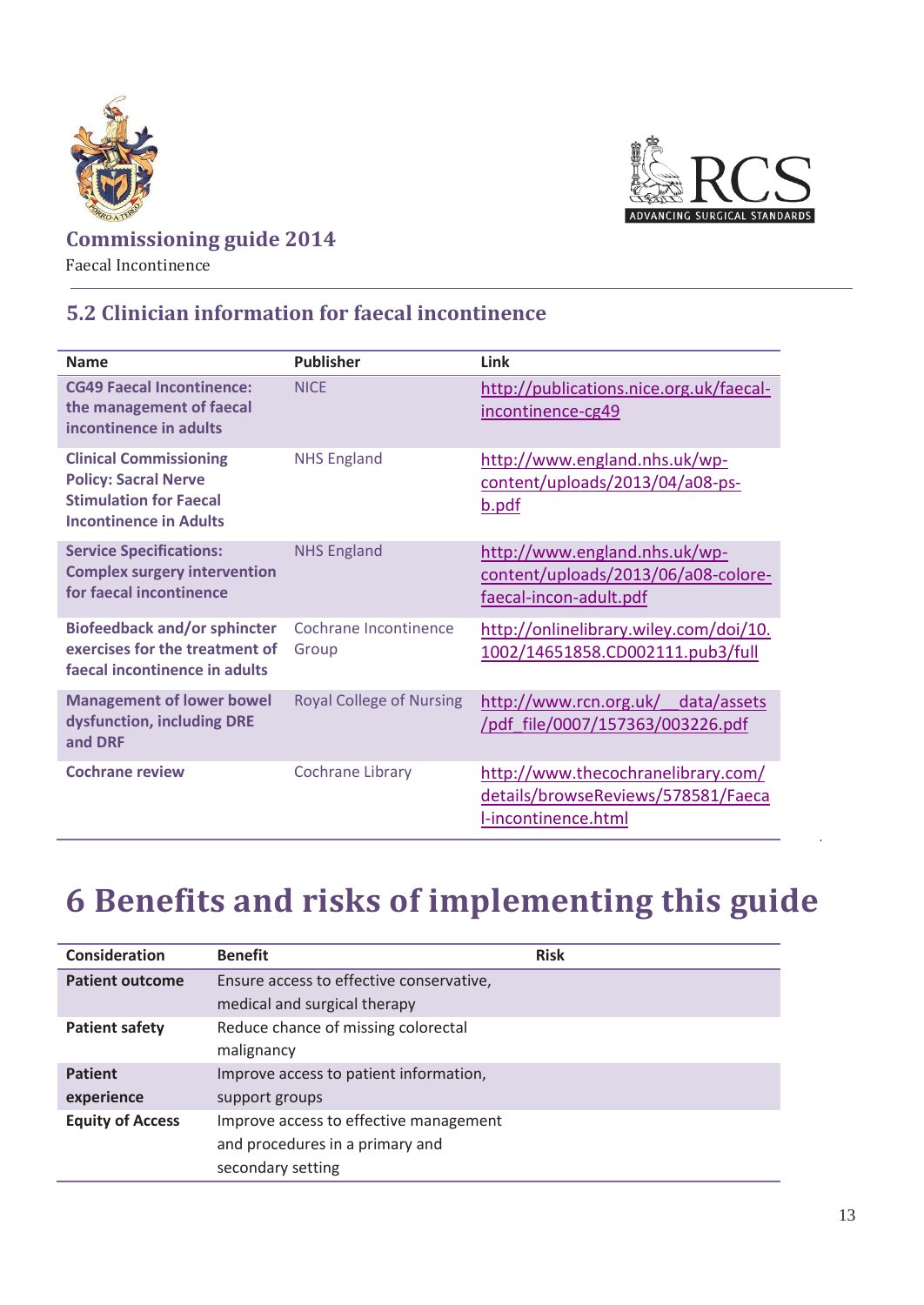



Faecal Incontinence

| <b>Resource impact</b> | Reduce unnecessary referral and      | Resource required to establish |
|------------------------|--------------------------------------|--------------------------------|
|                        | intervention; streamline primary and | primary care service or        |
|                        | secondary services                   | community specialist provider  |

# <span id="page-14-0"></span>**7 Further information**

### <span id="page-14-1"></span>**7.1 Research recommendations**

- National reporting of nurse- or therapist-led treatment success rates
- **Development of a national registry for sacral nerve stimulation**

### <span id="page-14-2"></span>**7.2 Other recommendations**

- Use of standardised assessment forms for primary and secondary care (see appendices)
- Dissemination of information on availability of community continence services through posters in GP surgeries
- Universal training of all medical staff concerned with bowel incontinence in the use of appropriate patient friendly terminology and maintaining patient dignity

### <span id="page-14-3"></span>**7.3 Evidence base**

- 1. Whitehead WE, Borrud L, Goode PS, Meikle S, Mueller ER, Tuteja AK, et al. Fecal incontinence in US adults: epidemiology and risk factors. Gastroenterology 2009;137:512-7.
- 2. Perry S, Shaw C, McGrother C, Flynn RJ, Assassa RP, Dallosso H, et al. The prevalence of faecal incontinence in adults aged 40 years or more living in the community. Gut 2002;50:480-4.
- 3. Norton C, Thomas L, Hill J. Management of faecal incontinence in adults: summary of NICE guidance. British Medical Journal 2007;334:1370-1.
- 4. National Institute of Clinical Excellence. Management of faecal incontinence in adults: CG 49. London: NICE; 2007.
- 5. Norton C, Cody JD, Hosker G. Biofeedback and/or sphincter exercises for the treatment of faecal incontinence in adults. Cochrane Database of Systematic Reviews 2006;Issue 3(Art. No.: CD002111. DOI: 10.1002/14651858.CD002111.pub2.).
- 6. National Institute of Clinical Excellence. Irritable bowel syndrome: NICE guidance; CG 61. London: NICE; 2008.
- 7. Bremner H, Nurse-led hypnotherapy: an innovative approach to Irritable Bowel Syndrome.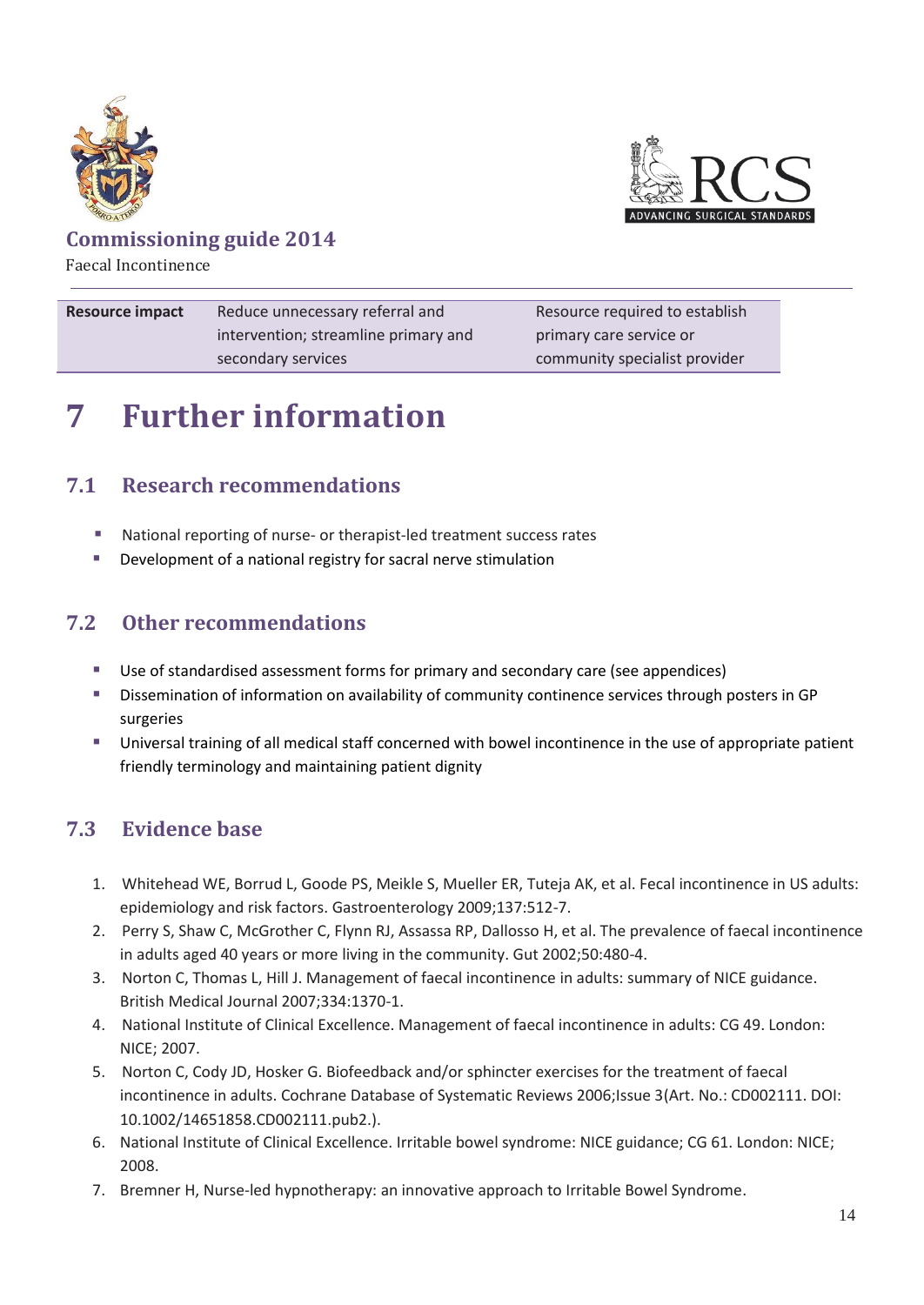



Complement Ther Clin Pract. 2013 Aug;19(3):147-52. doi: 10.1016/j.ctcp.2013.01.001. Epub 2013 Mar 23.

### <span id="page-15-0"></span>**7.4 Guide development group for faecal incontinence**

A commissioning guide development group was established to review and advise on the content of the commissioning guide. This group met three times, with additional interaction taking place via email and teleconference.

| <b>Name</b>                  | <b>Job Title/Role</b>                                     | <b>Affiliation</b>                                  |
|------------------------------|-----------------------------------------------------------|-----------------------------------------------------|
| <b>Miss Carolynne Vaizey</b> | Chair, Consultant Colorectal<br>Surgeon                   | <b>ACPGBI</b>                                       |
| <b>Miss Karen Nugent</b>     | <b>Consultant Colorectal Surgeon</b>                      | <b>ACPGBI</b>                                       |
| <b>Miss Brigitte Collins</b> | Lead Nurse Biofeedback,<br><b>Physiology Unit</b>         | <b>St Mark's Hospital</b>                           |
| <b>Mr Anthony Brooks</b>     | <b>Bladder and Bowel Specialist</b><br><b>Nurse</b>       | <b>Royal College of Nursing</b>                     |
| <b>Ms Lynne Hall</b>         | <b>Clinical Advisor and Patient</b><br>representative     |                                                     |
| <b>Mr John McWilliam</b>     | Patient representative                                    |                                                     |
| <b>Dr James Dalrymple</b>    | Partner, Drayton and St Faiths<br><b>Medical Practice</b> | <b>Primary Care Society for</b><br>Gastroenterology |
| <b>Dr Anton Emmanuel</b>     | Sr Lecturer & Consultant<br>Gastroenterologist            | <b>British Society of</b><br>Gastroenterology       |
| <b>Ms Jo Church</b>          | Patient representative                                    | <b>ACPGBI</b>                                       |

### <span id="page-15-1"></span>**7.5 Funding statement**

The development of this commissioning guidance has been funded by the following sources:

- Department of Health Right Care funded the costs of the guide development group, literature searches and contributed towards administrative costs.
- <span id="page-15-2"></span>**The Royal College of Surgeons of England and the Association of Coloproctology of Great Britain and** Ireland (ACPGBI) provided staff to support the guideline development.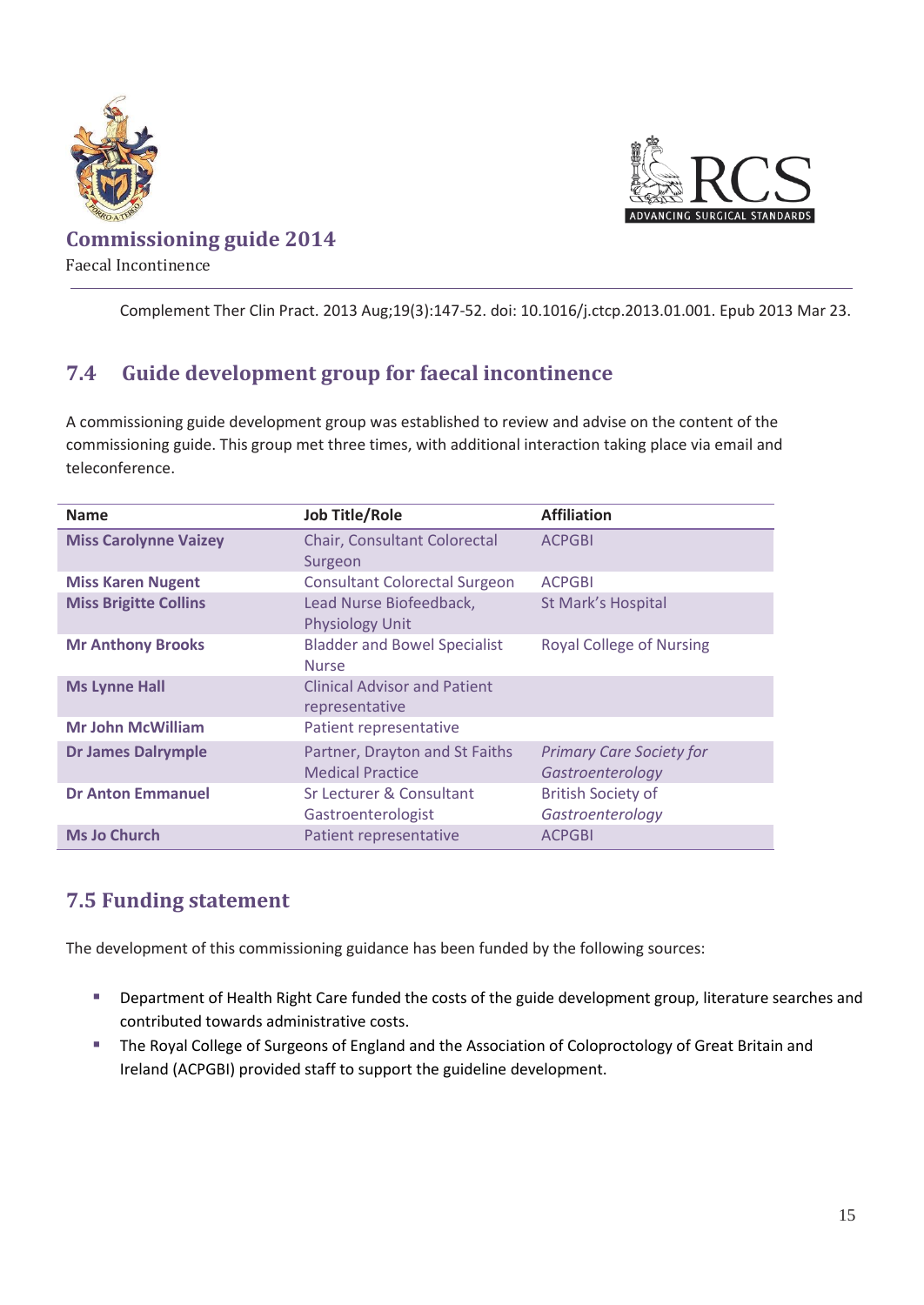



### **7.6 Conflict of Interest Statement**

Individuals involved in the development and formal peer review of commissioning guides are asked to complete a conflict of interest declaration. It is noted that declaring a conflict of interest does not imply that the individual has been influenced by his or her secondary interest. It is intended to make interests (financial or otherwise) more transparent and to allow others to have knowledge of the interest.

No interests were declared by the group.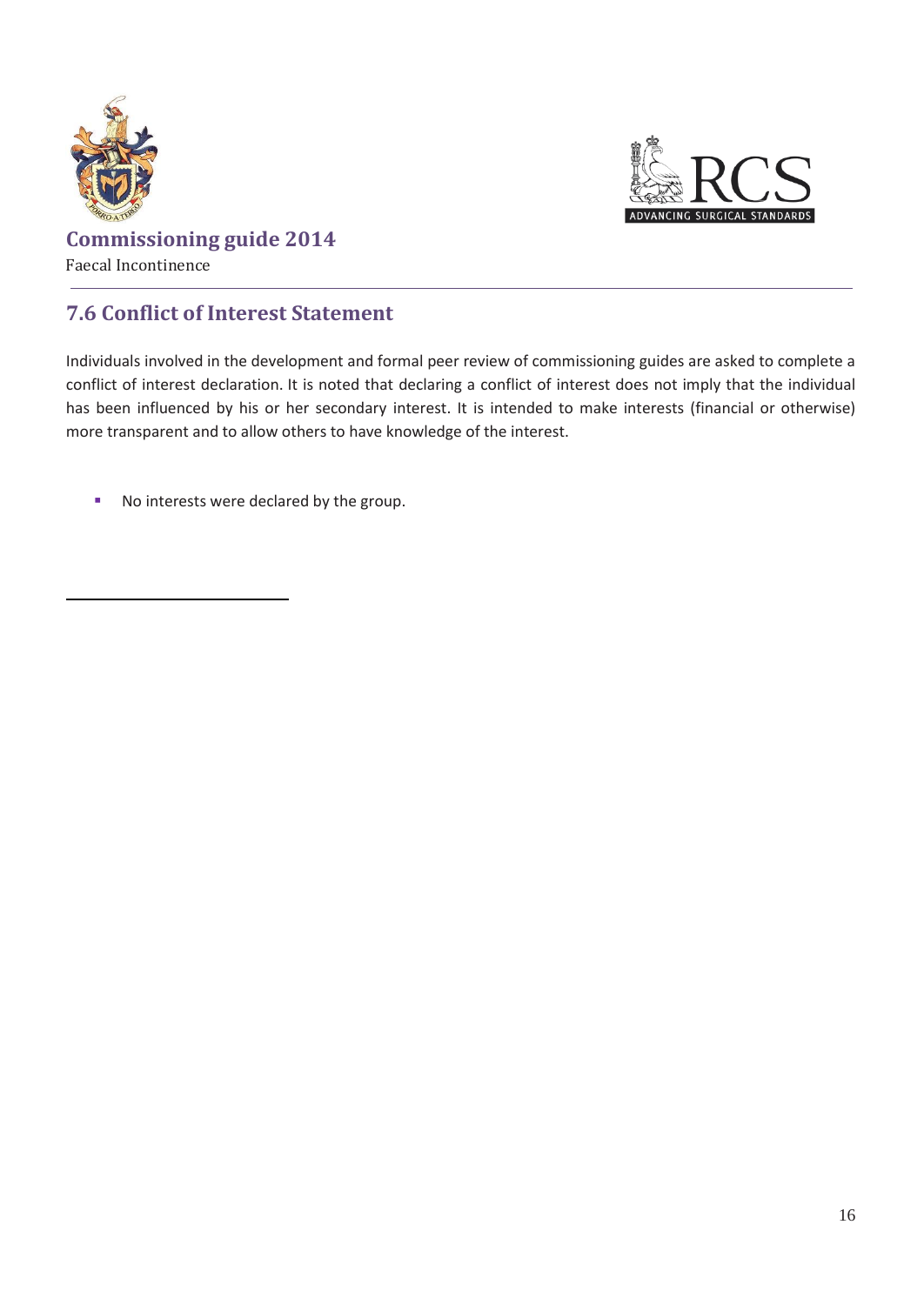



### **APPENDIX 1.**

#### **ASSESSMENT SHEET FOR CONTINENCE ADVISORS**

| Advisor name              |  |
|---------------------------|--|
|                           |  |
| Date of first appointment |  |
|                           |  |
| Patient's name            |  |
| Date of birth             |  |
|                           |  |
| Hospital number           |  |
|                           |  |
| Address                   |  |
|                           |  |
| Telephone home/work       |  |
|                           |  |
| Referred by               |  |
| GP                        |  |
|                           |  |
| Marital status            |  |
|                           |  |
| Occupation                |  |
|                           |  |
| Ethnic group              |  |
|                           |  |
| Next of Kin               |  |

#### **Main complaint:**

### **Reasons for seeking help now / goals for treatment:**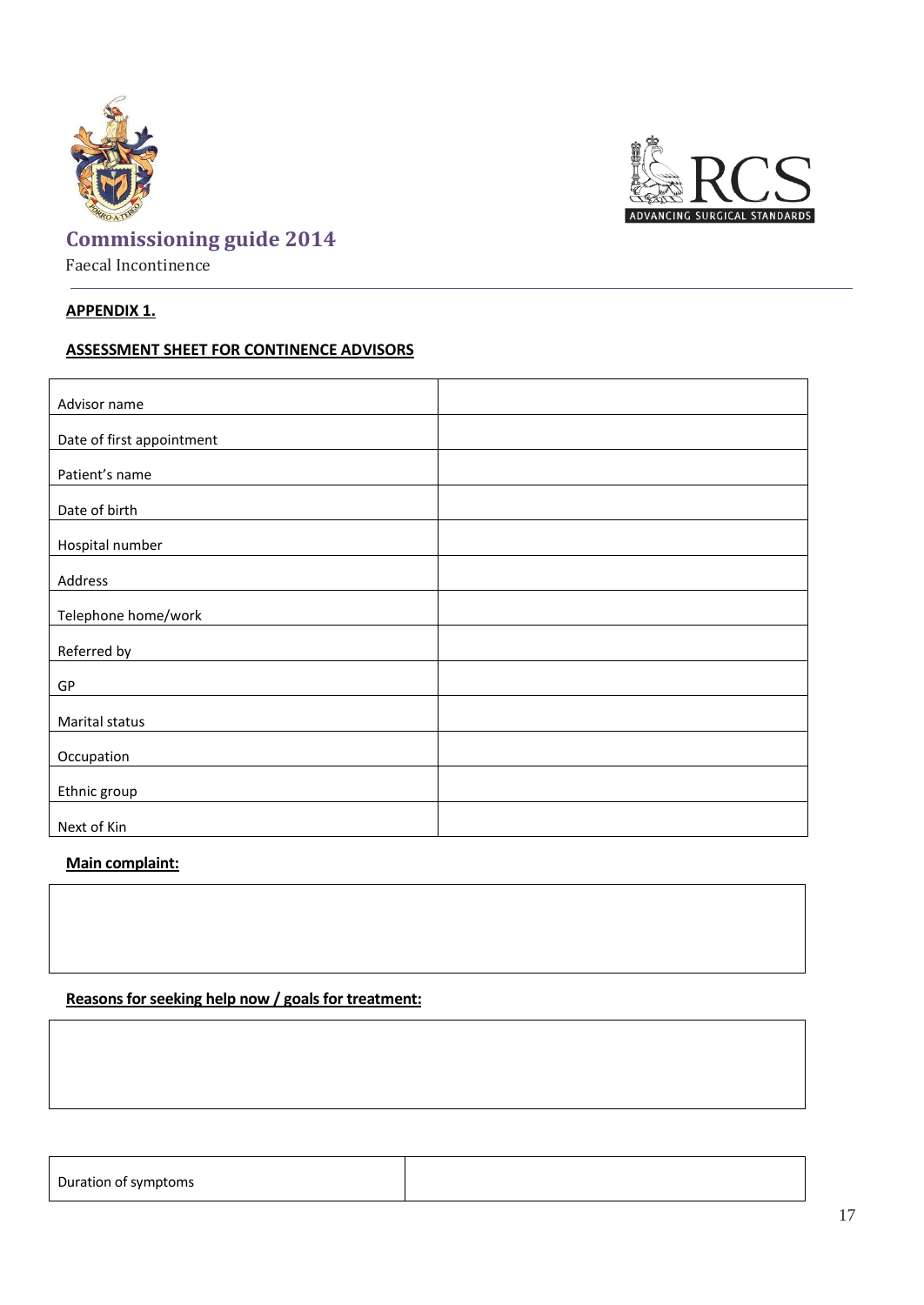



Faecal Incontinence



| Usual bowel pattern                                |                                      |
|----------------------------------------------------|--------------------------------------|
| Recent change in bowel habits                      |                                      |
| Previous bowel pattern if altered:                 |                                      |
| Usual stool consistency: FROM Bristol Stool Scale: |                                      |
| Faecal Incontinence relating to certain times and  |                                      |
| instances and how often?                           | If yes when and how often?<br>Yes No |
| Urgency?                                           | Yes No                               |
|                                                    |                                      |
| Urge incontinence:                                 | Yes No If yes when?                  |
| Post defaecation soiling:                          | Yes No How long for?                 |
| Passive soiling:                                   | Yes No When?                         |
| Are you aware of the need to defacate?             | Yes No                               |
| Control of flatus:                                 | Yes No                               |
| Straining:                                         | Yes<br>No                            |
| Incomplete evacuation:                             | Yes<br>No                            |
| Nocturnal bowel problems?                          | Yes<br>No                            |
| Rectal bleeding?                                   | Yes No If yes, describe:             |
| Pads?                                              | No Tissue Pantline Pad No. per day:  |
| <b>Bowel medication?</b>                           | Yes No If yes type and how much?     |
| What bowel medication has already been tried /     |                                      |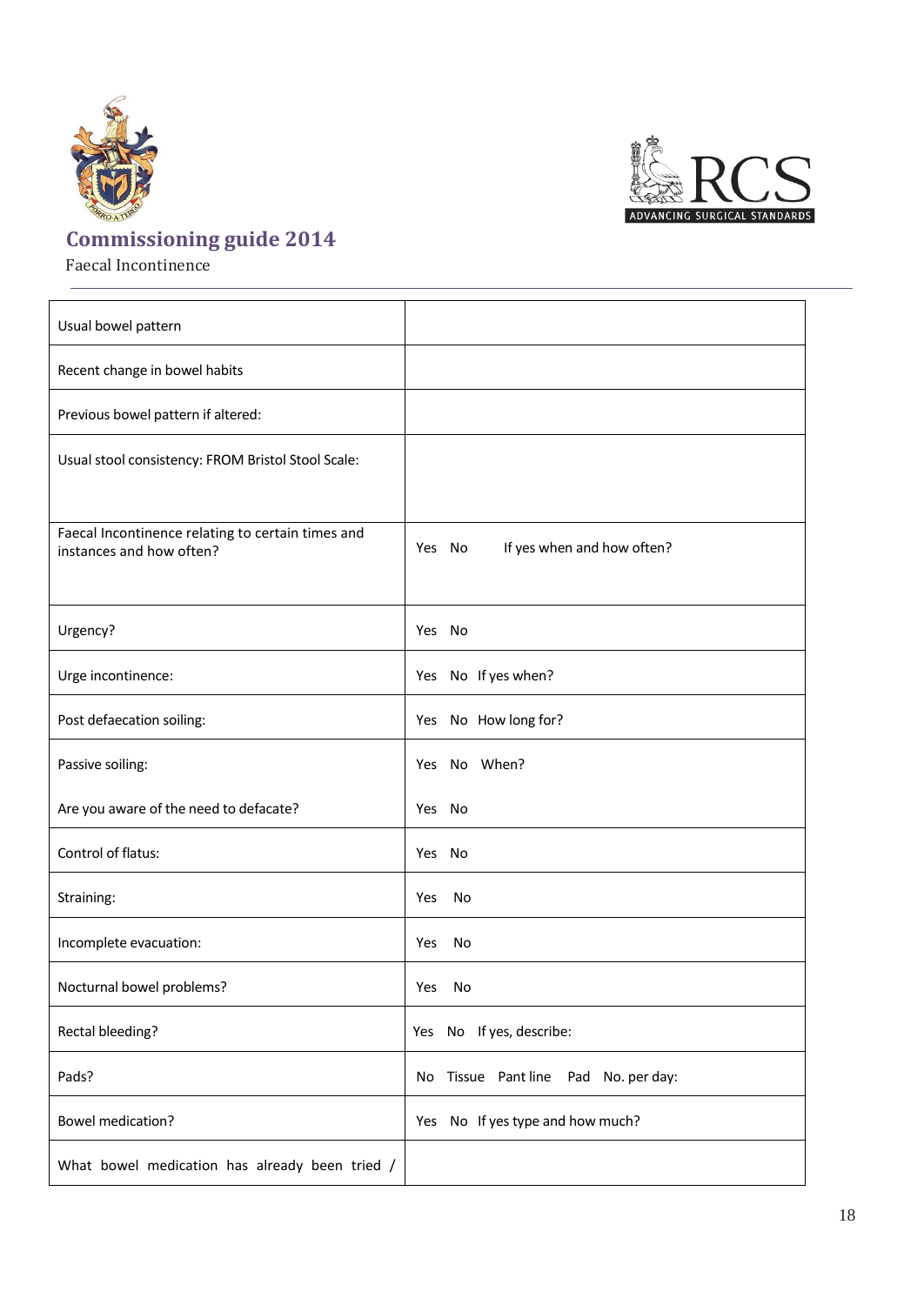

Faecal Incontinence



**SURGICAL STAND.**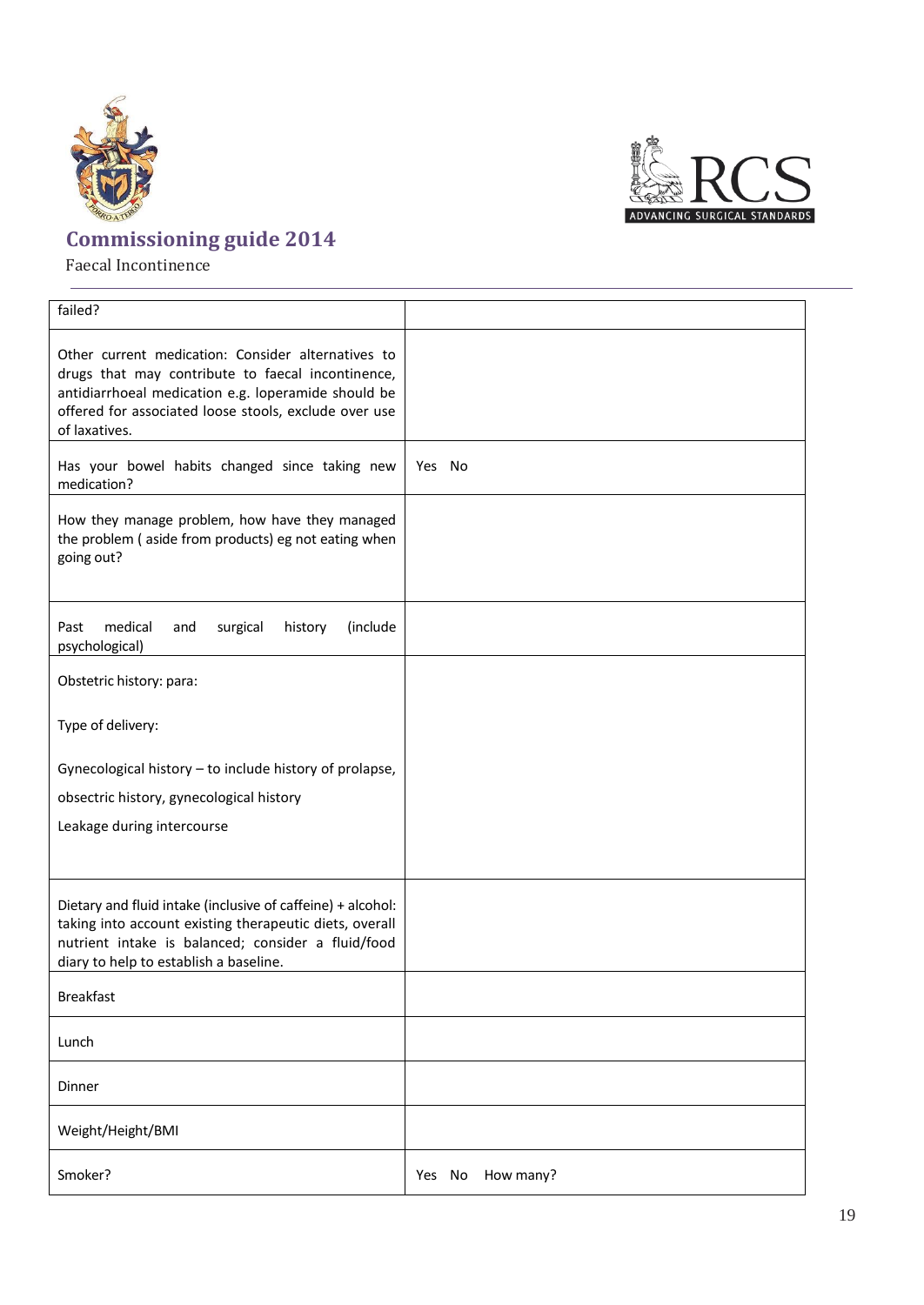![](_page_20_Picture_0.jpeg)

![](_page_20_Picture_1.jpeg)

Faecal Incontinence

![](_page_20_Picture_3.jpeg)

![](_page_20_Picture_4.jpeg)

SURGICAL STANDA

20